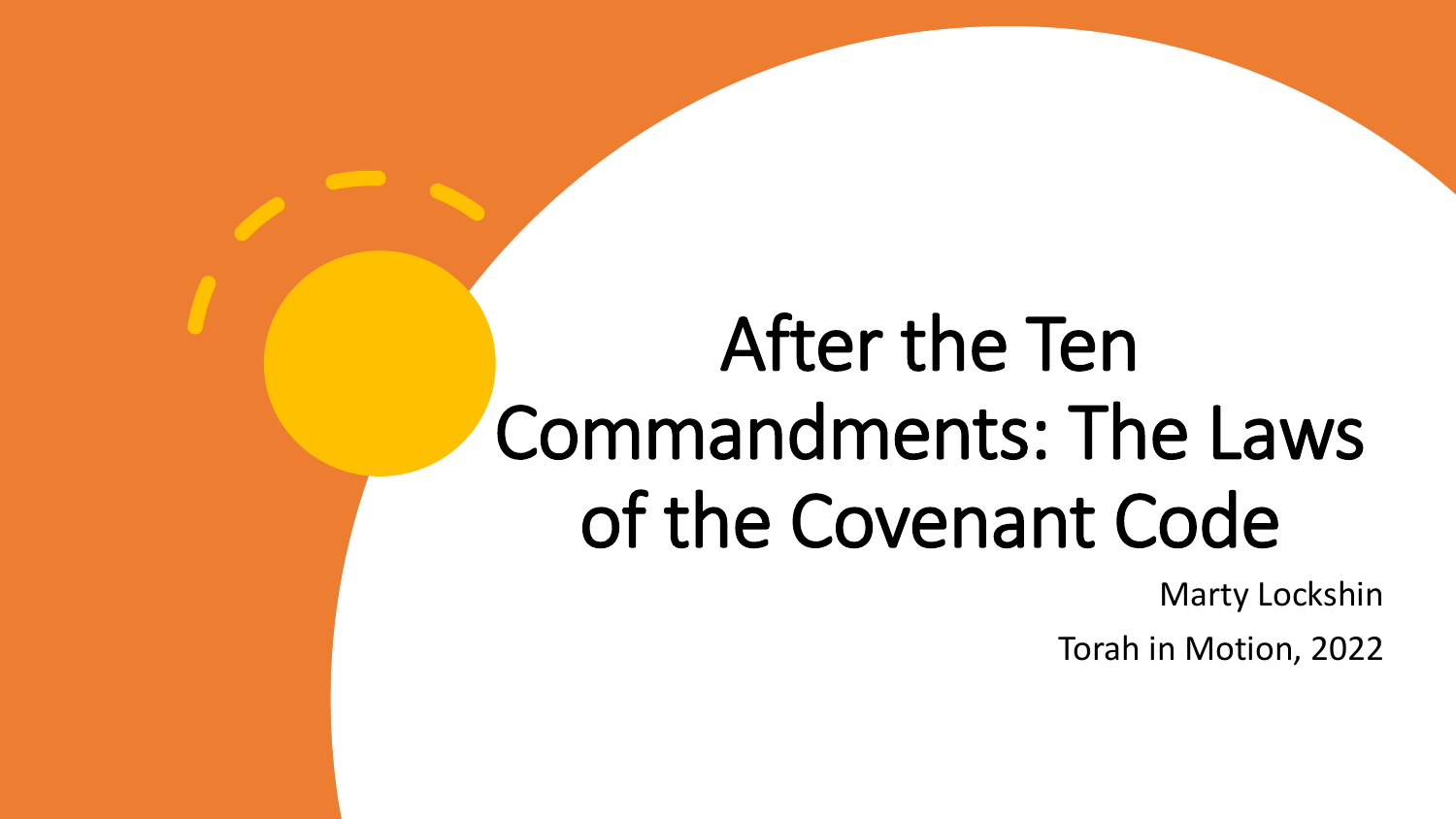#### Right After the Decalogue

<u>[יד](https://he.wikisource.org/wiki/%D7%A7%D7%98%D7%92%D7%95%D7%A8%D7%99%D7%94:%D7%A9%D7%9E%D7%95%D7%AA_%D7%9B_%D7%99%D7%93)</u> וְכָל הָעָם רֹאִים אֶת הַקּוֹלֹת וְאֶת ֿהַלַּפִּידִם וְאֵת קוֹל הַשֹּׁפָר וְאֶת הָהָר עָשֶׁן וַיַּרְא הָעָם וַיָּנֻעוּ וַיַּעַמְדוּ מֵרָחֹק. <mark>ּ[טו](https://he.wikisource.org/wiki/%D7%A7%D7%98%D7%92%D7%95%D7%A8%D7%99%D7%94:%D7%A9%D7%9E%D7%95%D7%AA_%D7%9B_%D7%98%D7%95) וַ</mark>יּאֹמְרוּ אֶל מֹשֶׁה דַּבֵּר אַתָּה עָמַנוּ וְנִשְׁמָעָה וְאַל יְדַבֵּר עִמָּנוּ אֱלֹהִים פֶּן ַנָּמוּת. <u>[טז](https://he.wikisource.org/wiki/%D7%A7%D7%98%D7%92%D7%95%D7%A8%D7%99%D7%94:%D7%A9%D7%9E%D7%95%D7%AA_%D7%9B_%D7%98%D7%96)</u> וַיּ<sup>ֵ</sup>אמֶר מֹשֶׁה אֶל הָעָם אַל תִ**ירָאוּ כִּי לְבַעֲבוּר נַסּוֹת אֶתָכֶם בָּא** ּהָאֵלֹהִים וּבַעֲבוּר תִּהָיֵה יִרְאָתוֹ עַל פְּנֵיכֶם לְבִלְתִּי תֶחֱטָאוּ. <u>[יז](https://he.wikisource.org/wiki/%D7%A7%D7%98%D7%92%D7%95%D7%A8%D7%99%D7%94:%D7%A9%D7%9E%D7%95%D7%AA_%D7%9B_%D7%99%D7%96) וו</u>ַיעֲמֹד הָעָם ּמֵרַחֹק וּמֹשֶׁה נְגַּשׁ אֶל הָעֲרָפֶל אֲשֶׁר שָ ם הָ אֱֹלהִ ים.

All the people witnessed the thunder and lightning, the blare of the horn and the mountain smoking; and when the people saw it, they fell back and stood at a distance. "You speak to us," they said to Moses, "and we will obey; but let not God speak to us, lest we die." Moses answered the people, "Be not afraid; for God has come only in order to test you, and in order that the fear of Him may be ever with you, so that you do not go astray." So the people remained at a distance, while Moses approached the thick cloud where God was.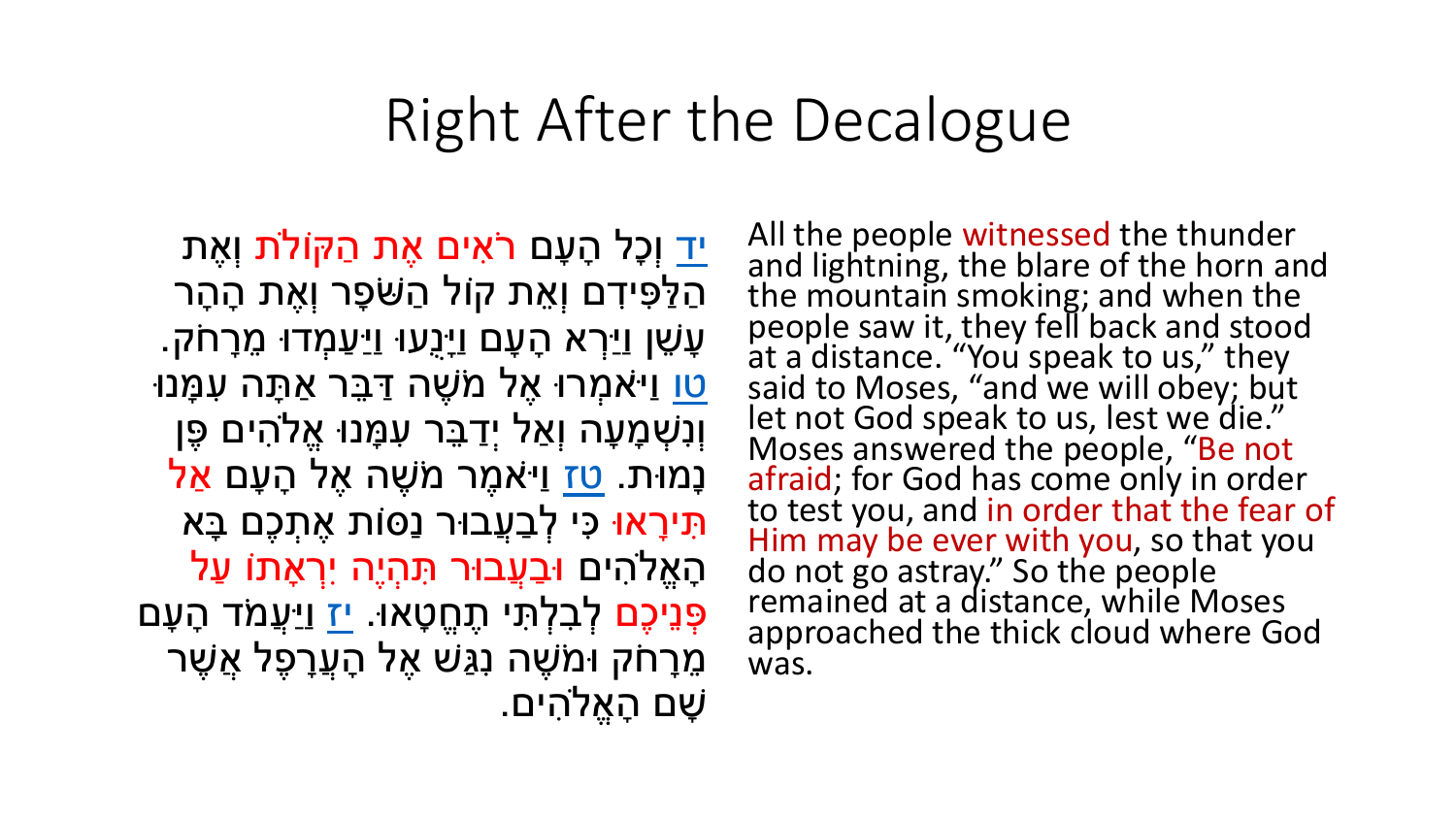#### Right After the Decalogue

<mark>ֿיַח וַ</mark>יּאמֶר ה<sup>יי</sup>אֵל־מֹשֶׁה כָּה תֹאמַר ֿאֶל־בָּנֵי יִשְׂרָאֵ*ֶ*ל אַתֵּם רְאִיתֶֿם כֵּי מִן־הַשָּׁמַ֫יִם דִּבַּרְתִּי עִמָּכֶם: <u>יט</u> לֹא תַעֲשָׂוּן ּאִתֵּי אֵלָהֵי כֶּסֵף<sub>ׁ</sub> וֵאלֹהֵי זָהָב לִ**ֹּא תַעֲשָׂוּ** לָכֶם: <u>כ</u> מִזְבֵּח אֲדָמָה ׁתַּעֲשֶׂה־לִי וְזָבַחְתֵּ ּעָלָׂיו אֶת־עֹלֹתֶי<sup>ֹ</sup>ךָ וְאֶת־שְׁלָמֶֽיךָ אֶת־צְאֹנְךָ וְאֶת־בְּקָרֶךְ בְּכָל־הַמָּקוֹם<sup>ֹ</sup> אֲשֶׁר אַזְכִּיר ֿאֶת־שָׁמִ֫י אָבוֹא אֵלֵיךָ וּבֵרַכְתֵּיךָ: <u>[כא](https://he.wikisource.org/wiki/%D7%A9%D7%9E%D7%95%D7%AA_%D7%9B_%D7%9B%D7%90)</u> וְאִם־מִזְ<u>בָּ</u>ח אֲבָנִים<sup>ְ</sup> תֵּעֲשֶׂה־לְּי לְאֹ־תָבְנֵה אֶתְהֶן גָּזֵית כֶּי חַרְבְּךָ*ּ* הֵנַ<sub>ּ</sub>פְתָּ עָלֶיהָ וַתְּחַלְלֶהָ: <u>[כב](https://he.wikisource.org/wiki/%D7%A9%D7%9E%D7%95%D7%AA_%D7%9B_%D7%9B%D7%91)</u> וְלְאֹ־תַעֲלֶה בְמַעֲלָׂת ַעֲל־מִזְבָּחֵי אֲשֵׁר לְאֹ־תָגָּלֶה עֶרְוָתְךָּ עָלֶיו:

The LORD said to Moses: Thus shall you say to the Israelites: You yourselves saw that I spoke to you from the very heavens: With Me, therefore, you shall not make any gods of silver, nor shall you make for yourselves any gods of gold. Make for Me an altar of earth and sacrifice on it your burnt offerings and your sacrifices of well-being, your sheep and your oxen; in every place where I cause My name to be mentioned I will come to you and bless you. And if you make for Me an altar of stones, do not build it of hewn stones; for by wielding your tool upon them you have profaned them. Do not ascend My altar by steps, that your nakedness may not be exposed upon it.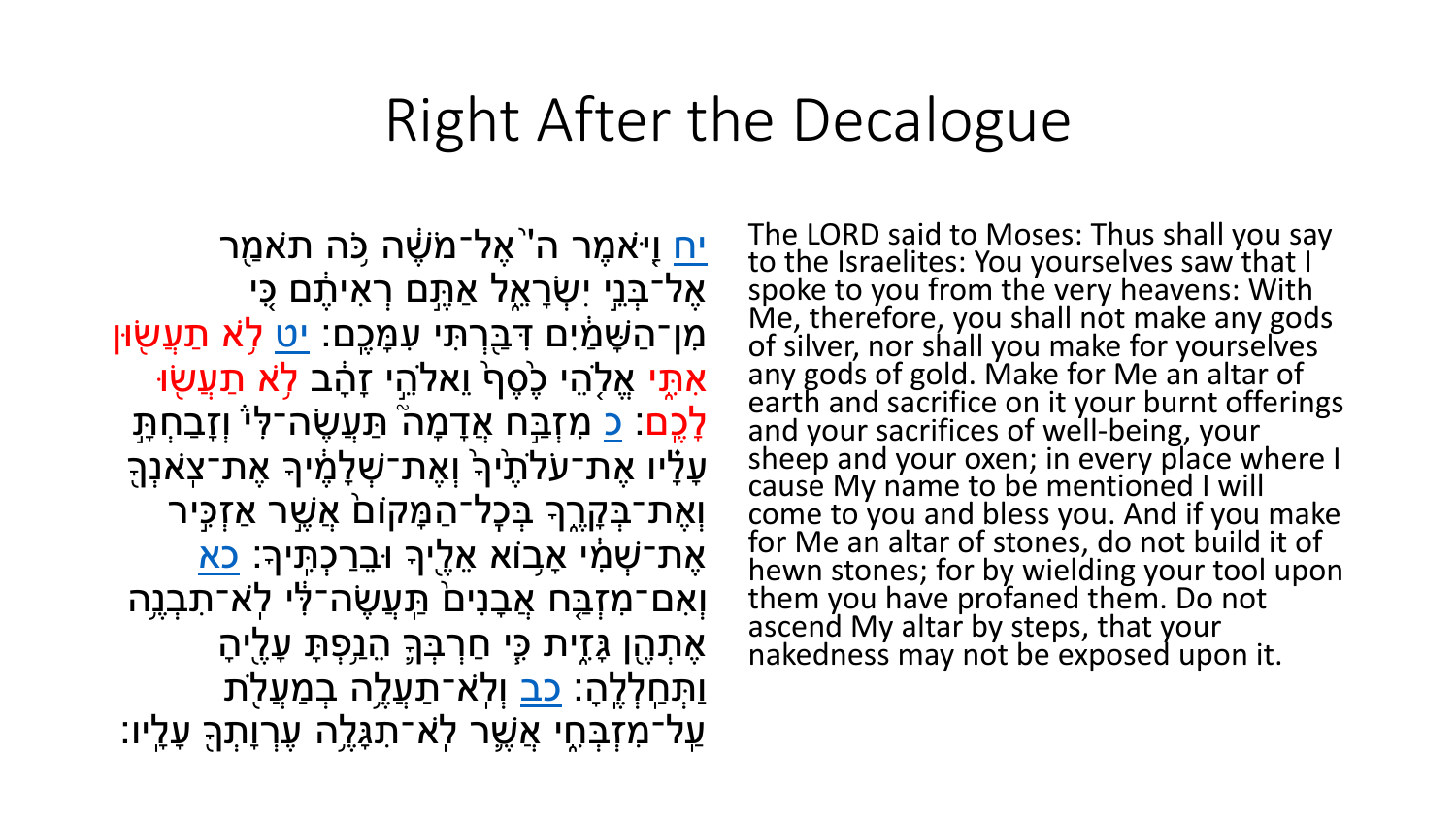# Expanding on first/second commandments?

ֿאָנֹכִי ה' אֵלֹהֵיךָ אֲשֶׁר הוֹצֵאתִיךָ מֵאֶרֶץ מִצְרַיִם מִבִּית עֲבָדִים לֹא יִהְ יֶה לְ ך אֱֹלהִ ים אֲחֵ רִ ים עַ ל פָ נָי. [ג](https://he.wikisource.org/wiki/%D7%A7%D7%98%D7%92%D7%95%D7%A8%D7%99%D7%94:%D7%A9%D7%9E%D7%95%D7%AA_%D7%9B_%D7%92) לֹא תַעֲשֶׂה לְךָ פֶסֶל וְכָל תְּמוּנָה א<u>ָ</u>שֶׁר בַּשָׁמַיִם מִמַּעַל וַאֲשֶׁר בָּאָרֶץ מִתַּחַת וַאֲשֶׁר בַּמַּיִם מִתַּחַת לָאָרֶץ. <u>[ד](https://he.wikisource.org/wiki/%D7%A7%D7%98%D7%92%D7%95%D7%A8%D7%99%D7%94:%D7%A9%D7%9E%D7%95%D7%AA_%D7%9B_%D7%93)</u> לֹא תִשְׁתַּחָוֶה לָהֶם וְלֹא ּתָעָבְדֵם . . .

I the LORD am your God who brought you out of the land of Egypt, the house of bondage: You shall have no other gods besides Me. You shall not make for yourself a sculptured image, or any likeness of what is in the heavens above, or on the earth below, or in the waters under the earth. You shall not bow down to them or serve them . . ..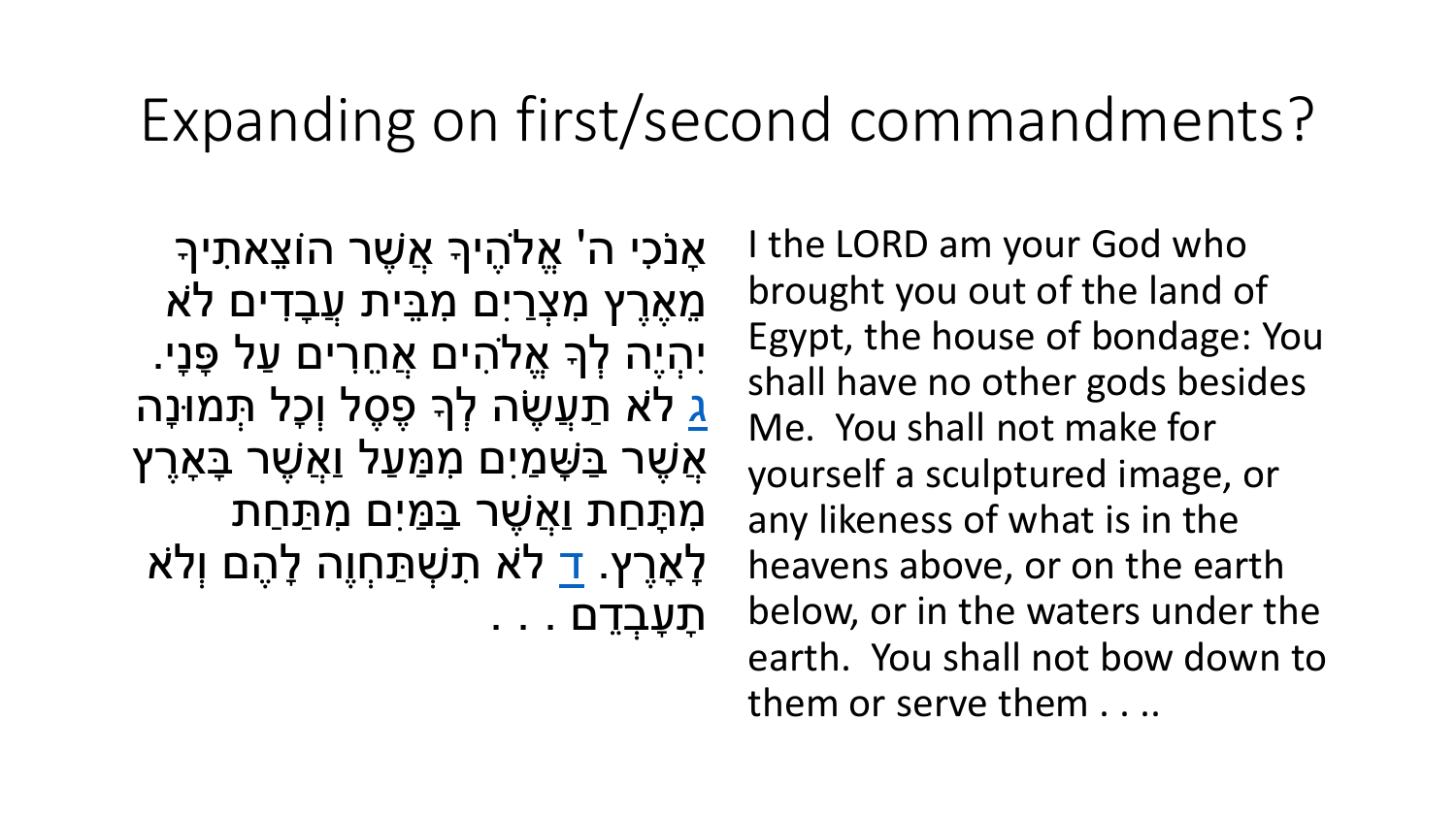# And then, Mishpatim!

```
א וְ</mark>אֵלֶּה הַמָּשְׁפָּטִים
           אֲשֶ ר תָ שִ ים 
        לִפְנֵיהֶם. <u>ב</u> כִּי
   תִקְנֶה עֶבֶד עִבְרִי
שֵ ש שָ נִים יַעֲבֹד. . .
```
These are the rules that you shall set before them: When you acquire a Hebrew slave, he shall serve six years .

 $\bullet$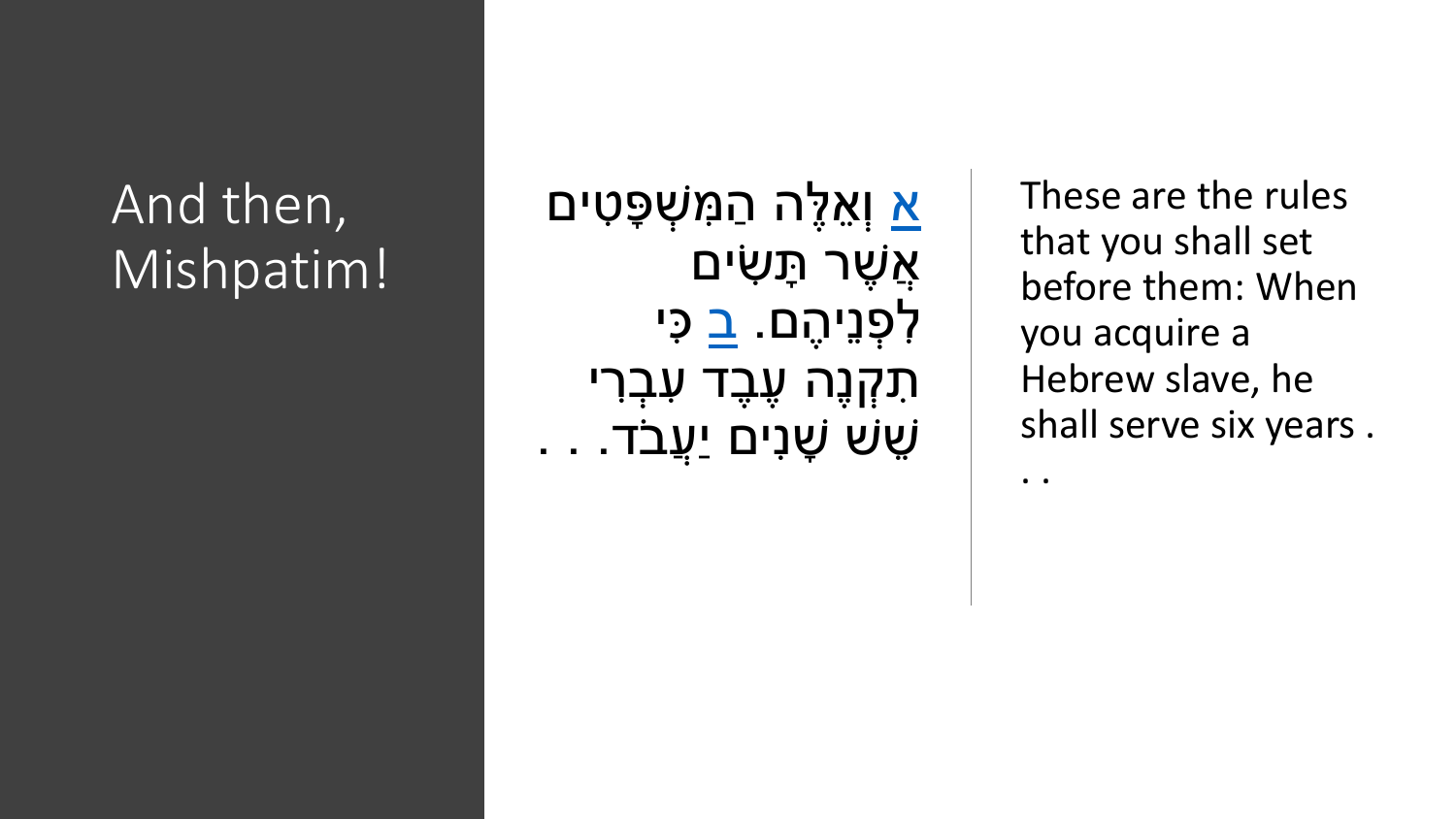# Commentary of Rashi

Whenever אלה" these are", is written, a new subject begins; when, however, ואלה" **and** these are" is written, it is a continuation of the former subject. [Here we are to interpret: "*And* these are the laws" as teaching that] just as the former commandments were given at Sinai, so these, too, were given at Sinai!

And why is this section dealing with civil laws placed immediately after that commanding the making of the altar? To tell you that you should seat the Sanhedrin in the vicinity of the Temple.

ואלה המשפטים – כל מקום שנאמר: אלה, פסל את הראשונים, ואלה, מוסף על הראשונים. מה הראשונים מסיני, אף אלו מסיני.

ולמה נסמכה פרשת דינין לפרשת מזבח? לומר: שתשים סנהדרי אצל המקדש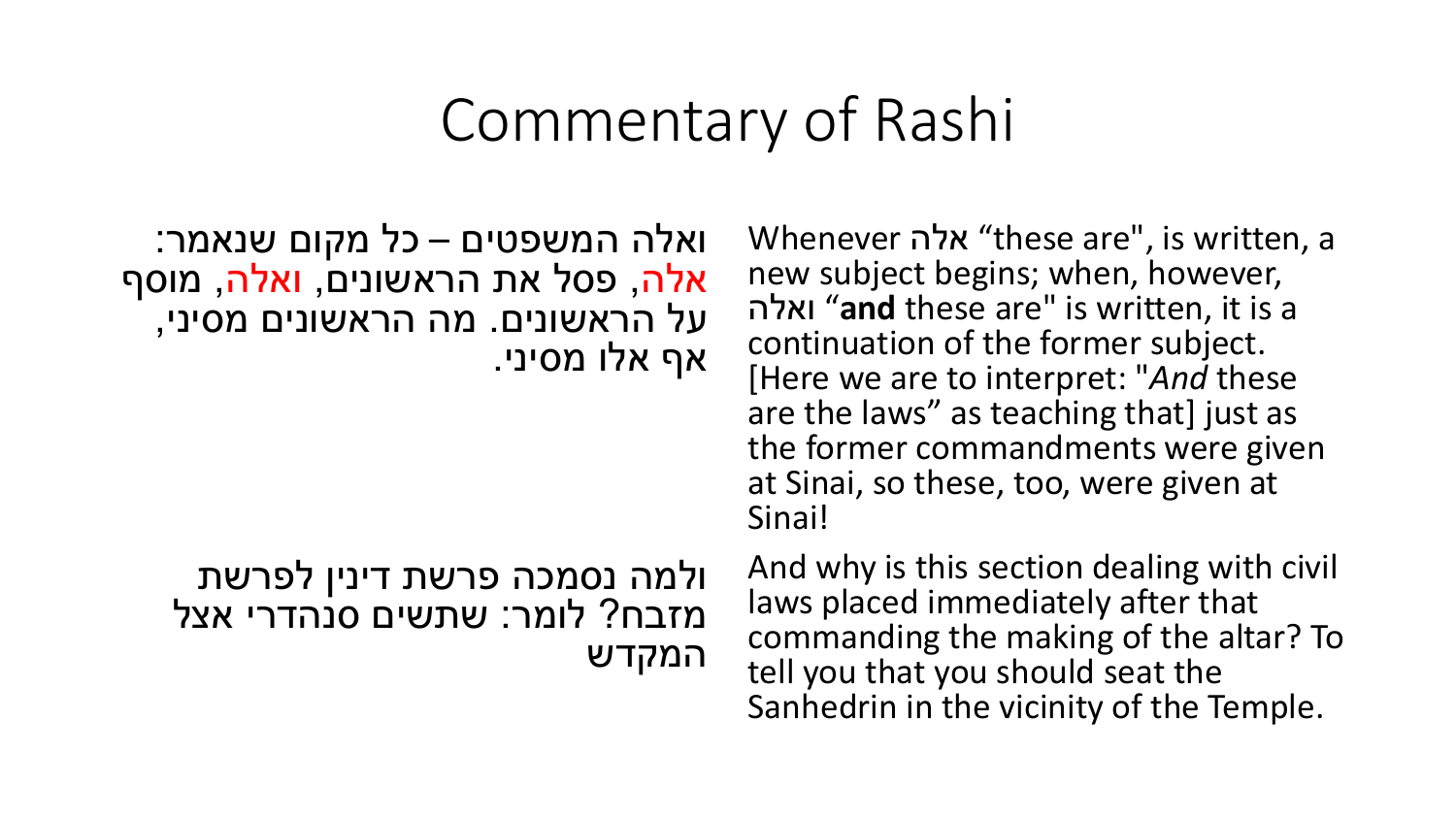# Ibn Ezra's Ditty

| אשר נותן לב לפשטים,  | Someone who pays careful<br>attention to peshat,     |
|----------------------|------------------------------------------------------|
| גם בכללים גם בפרטים, | both of larger units and smaller<br>ones,            |
| אז יתבונן למה נכתב,  | may then pose the question of<br>why                 |
| וא״ו עם אלה המשפטים. | the letter vav appears in the<br>ואלה המשפטים phrase |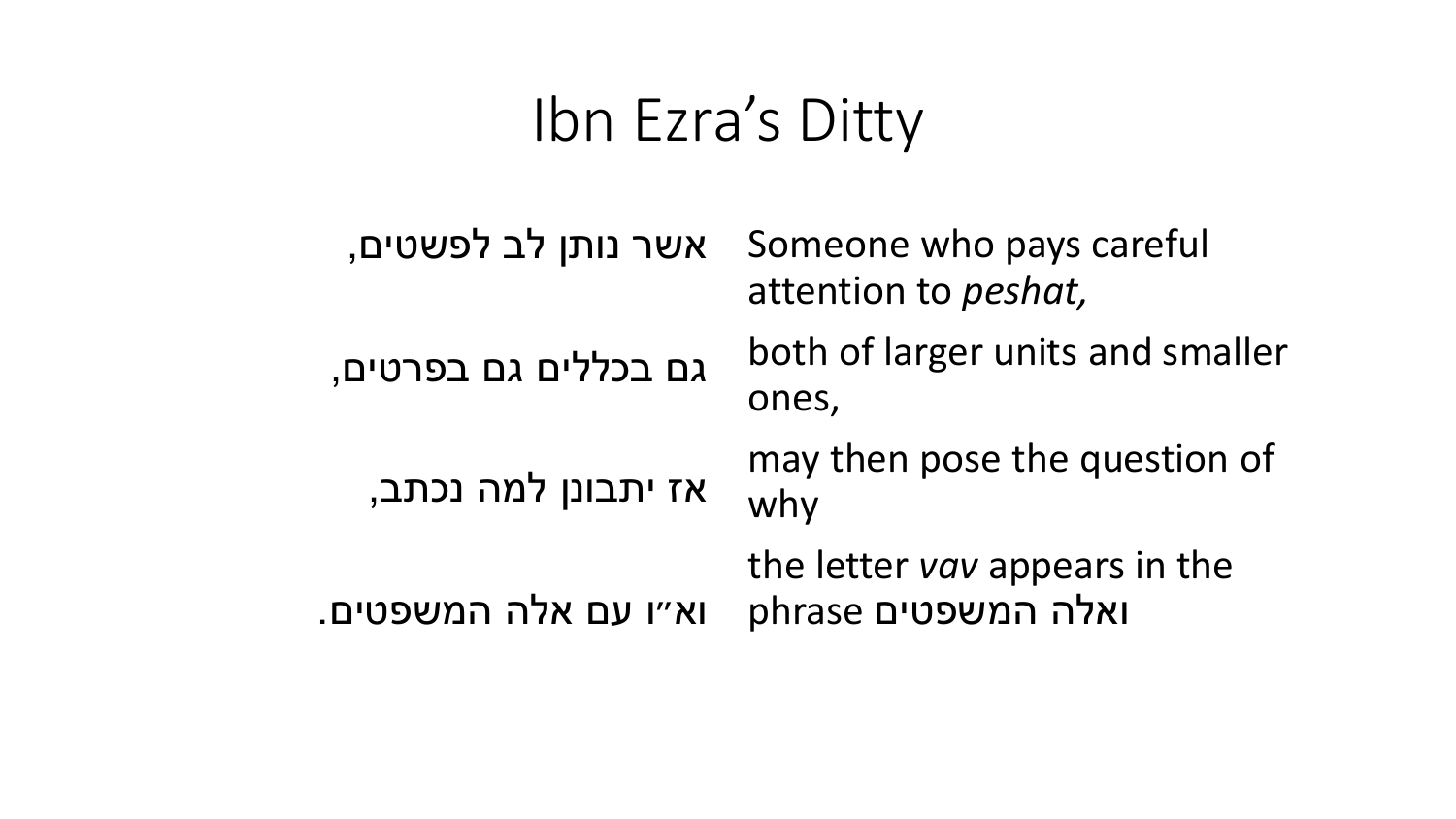# Commentary of Rabbi Yosef Bekhor Shor

ולפי הפשט: מאחר שעשה משה דיינין, והעמיד שרי אלפים ושרי מאות, אמר לו הקב״ה הרי העמדת שופטים – ואלה המשפטים אשר תשים לפני השופטים. According to the *peshat:* since Moses had appointed judges, chiefs of thousands and hundreds, God said to him: "Now that you have appointed judges, here are the laws [or perhaps "here are the cases"?] that you should place before those judges.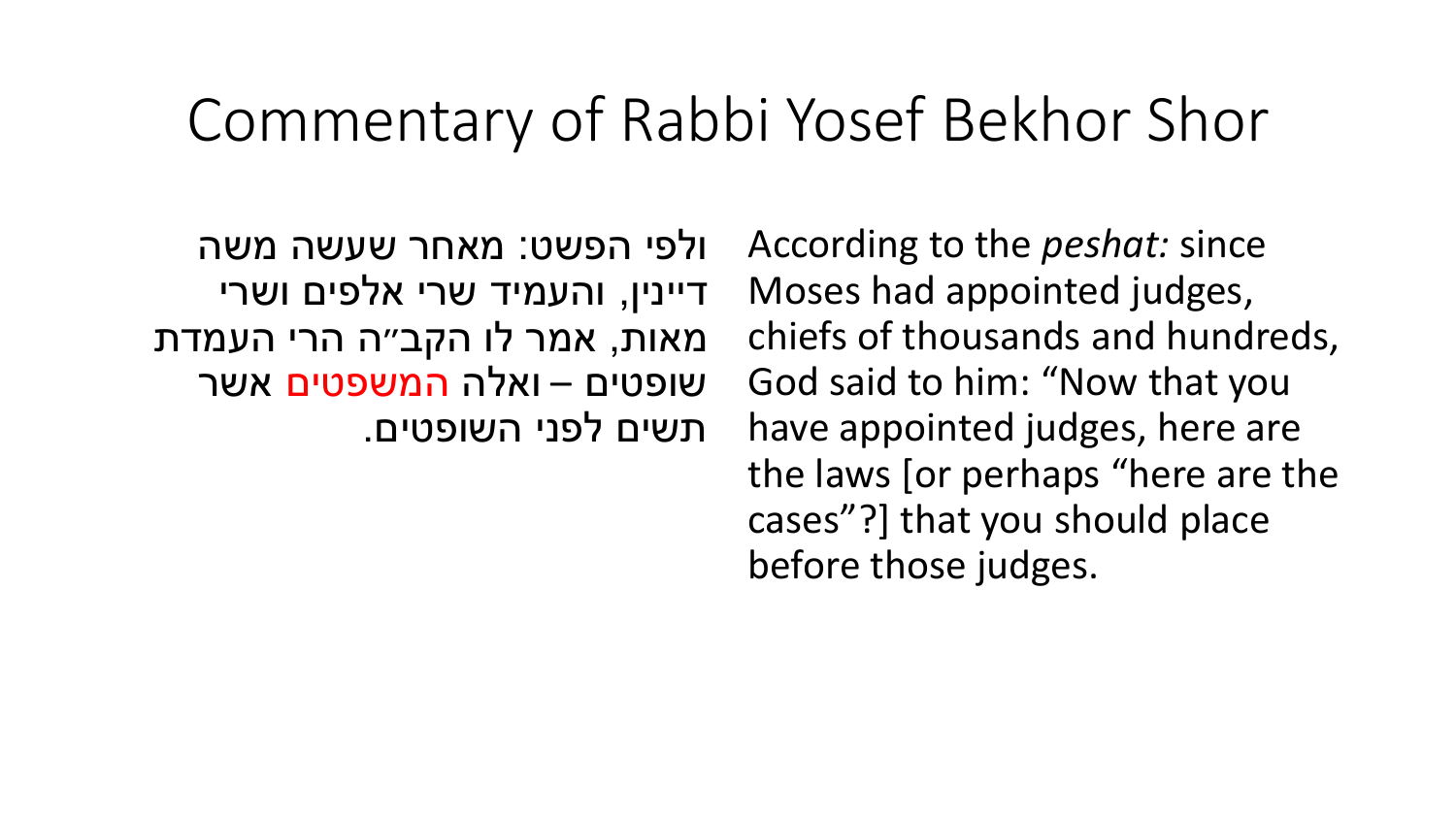#### Commentary of Ramban

רצה להקדים להם המשפטים, כי כאשר היה בעשרת הדברות הדבור הראשון בידיעת השם, והשני באיסור עבודה זרה, חזר וצוה את משה: כה תאמר אל בני ישראל אתם ראיתם – שתזהירם אתה עוד שיתנו לבם למה שראו ויזהרו במצות האלו שצויתים.

The reason why this whole section dealing with mishpatim  $-$  civil laws  $-$  is placed at the beginning [of all the Torah's laws] is: The first of the Ten Commandments dealt with the obligation of knowing of the existence of God, and the second one with the prohibition against idolatry. After that, God again instructed Moses, saying, "Thus shall you say to the Israelites: You yourselves saw that I spoke to you from the very heavens," meaning that you, [Moses] should warn them again to take to heart that which they saw, so that they will be careful to keep these precepts which I commanded them.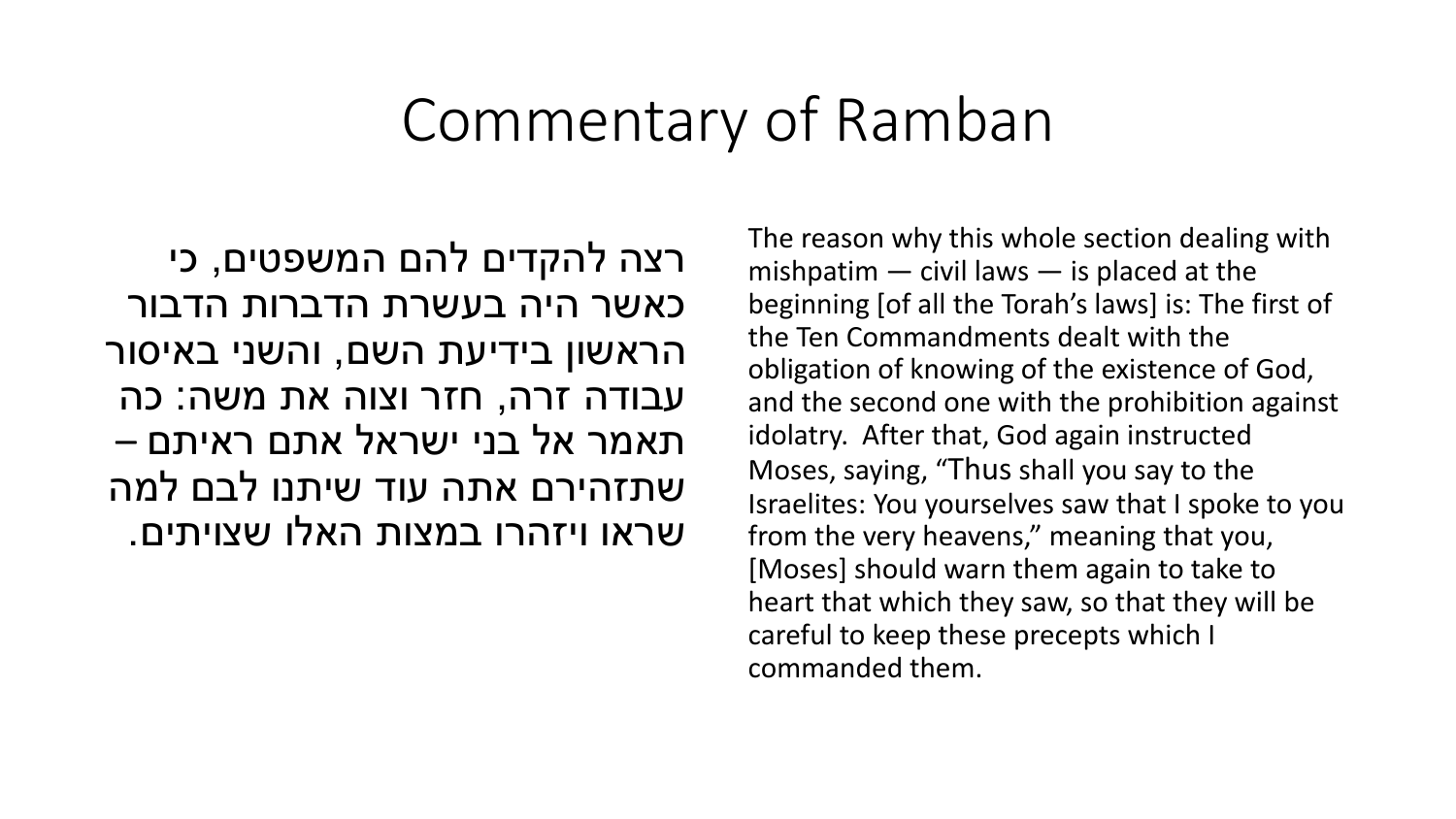#### Commentary of Ramban (cont.)

כי אתם ראיתם – כנגד דבור אנכי, ולא תעשון אתי– כנגד לא יהיה לך, להשלים ענין עבודה זרה, ואלה המשפטים – כנגד לא תחמוד

"You yourselves saw" corresponds to the commandment, "I am the LORD your God"; "With Me, therefore, you shall not make any gods of silver"— corresponds with "You shall have no other gods," thereby completing the subject of idolatry. Likewise, "these are the laws" corresponds to "You shall not covet."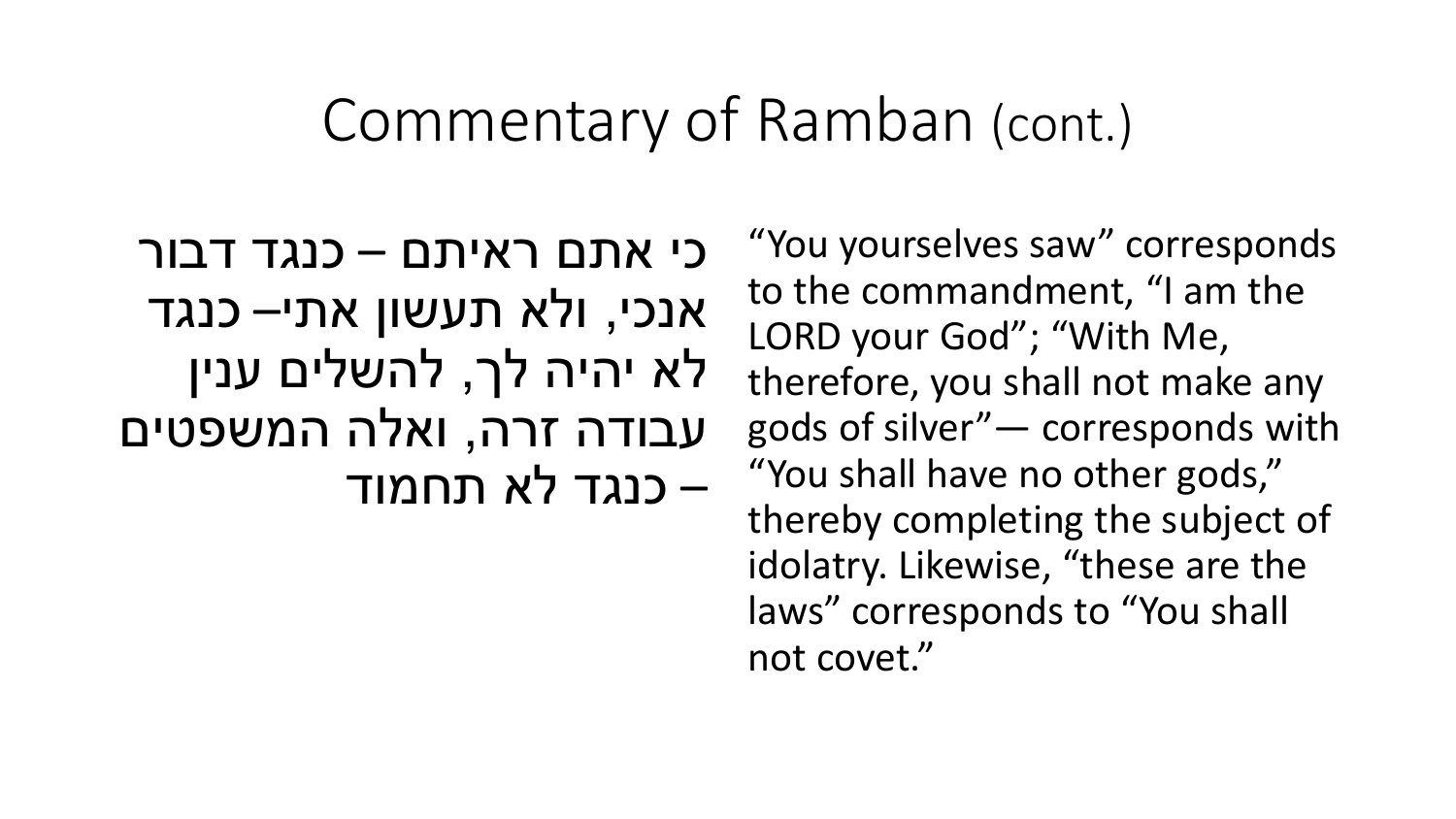#### Second Commentary of ibn Ezra

אחר שאמרו ישראל למשה: דבר אתה עמנו אמר השם למשה בגשתו אל הערפל: כה תאמר אל בני ישראל. והחל להזהיר על אלהי הזהב, ושיכרות ברית אתם ברדתו, שהשם לבדו יהיה להם לאלהים, והורהו המשפטים והמצות, שיאמר להם אם יקבלום אז יכרות ברית

After the Israelites said to Moses, "You speak to us," God said to Moses when he approached the thick cloud: "Thus shall you say to the Israelites . ..." Moses began by warning about gods of gold, and told them that he would have them enter into a covenant that the LORD alone was their God when he came back down [from Mount Sinai]. God taught Moses the laws and *mitzvot* that he should tell them that if they accept those rules and *mitzvot*, God will then enter into a covenant with them.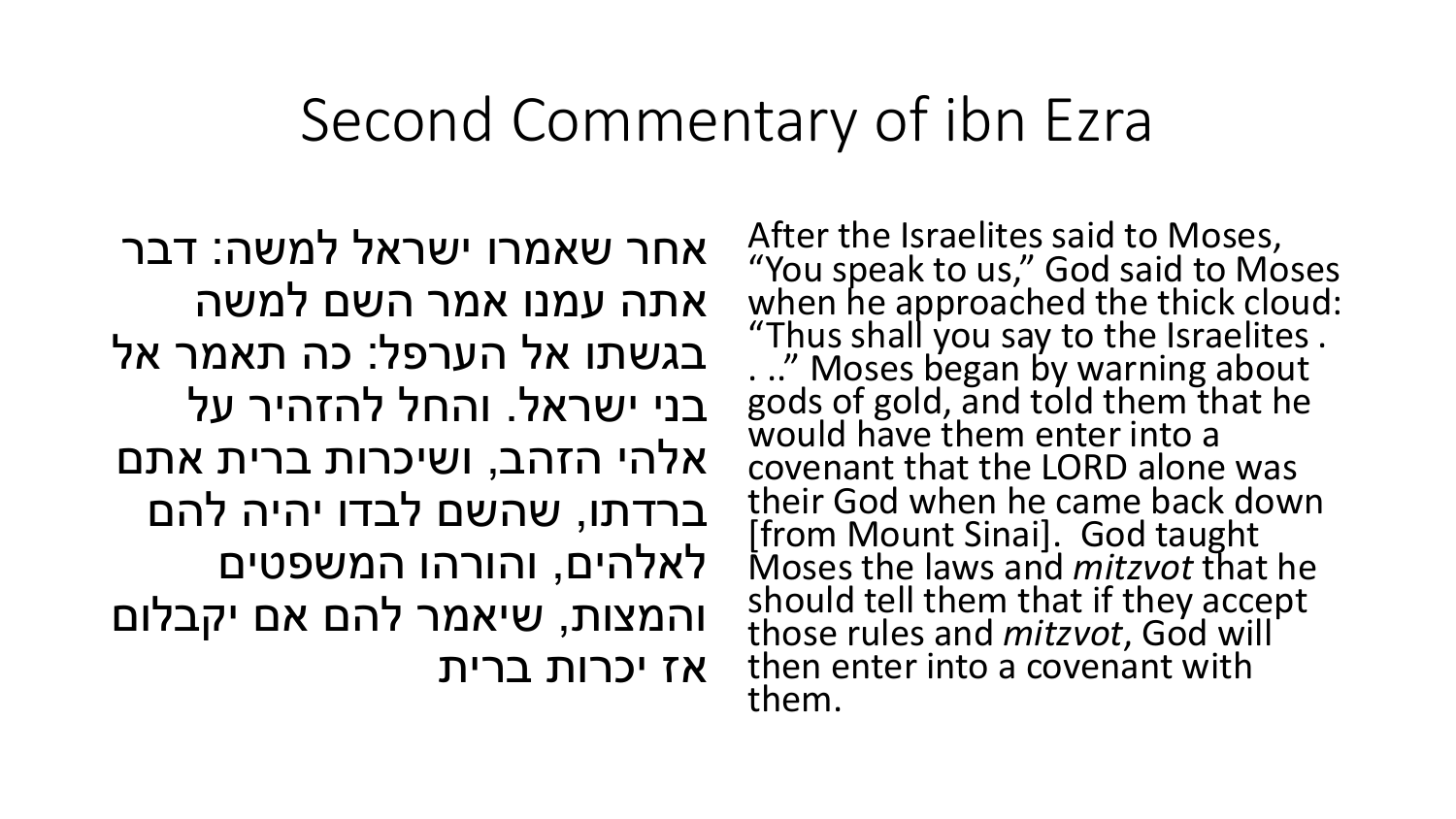#### First Commentary of ibn Ezra

וקודם שאפרש זאת הפרשה אומר בה כלל, שכל מצוה ומשפט בפני עצמו עומד. גם יש כדמות סמך להדבק הפסוקים.

והעיקר, שלא יעשה אדם חמס ויכריח מי שהוא מעט ממנו ביכולת. והחל מהאונס שהוא בגוף להעביד העבד

Before I begin to write a commentary on this *parashah*, I'll set down a general rule: each *mitzvah* and law has independent status. But there are also some hints of connection between the verses.

The important principle is that people should not oppress others and force someone weaker than them. So the text began with laws about the force involved in enslaving a slave.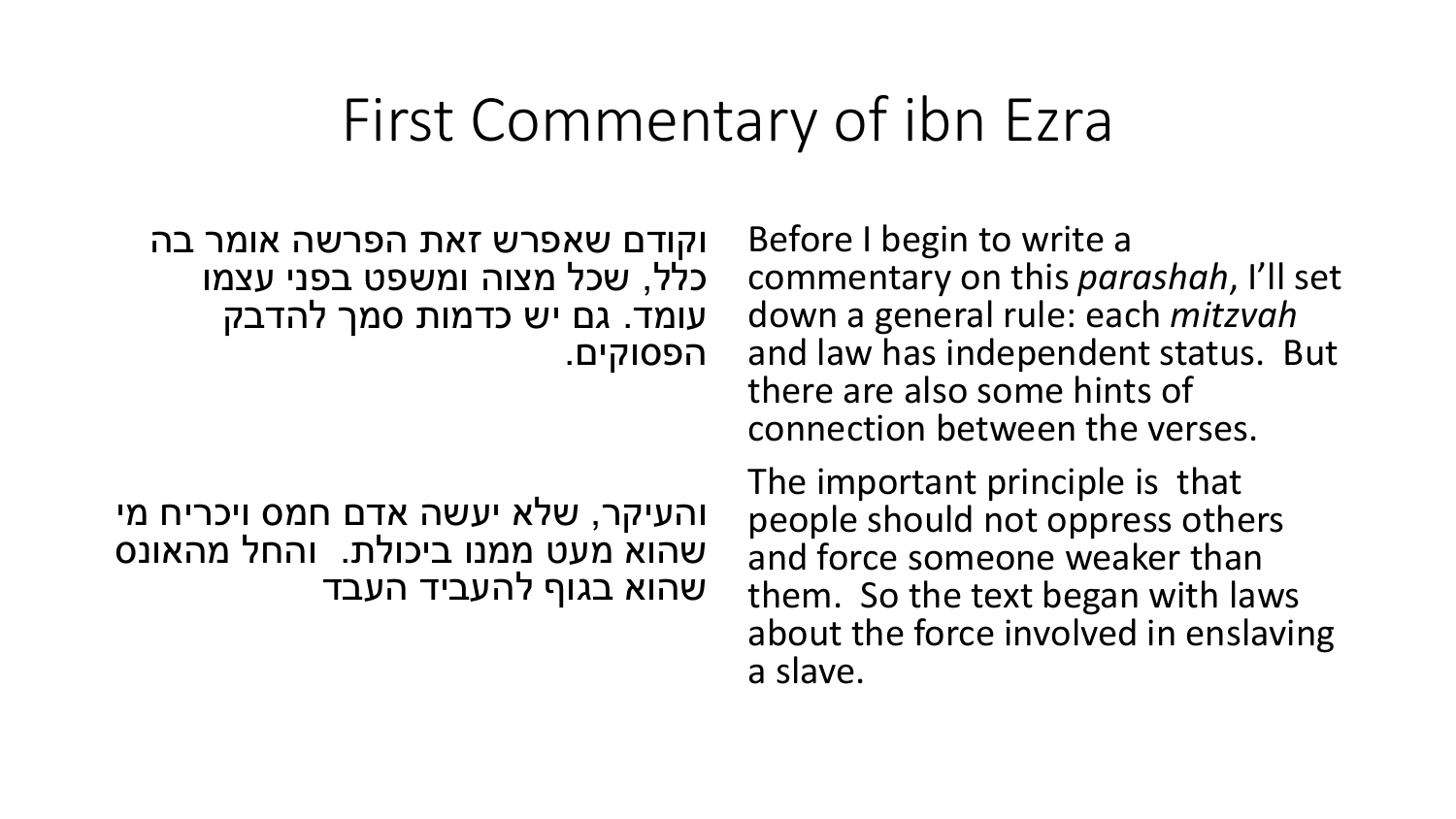### Commentary of Rabbi David Zvi Hoffmann

אחרי שציווה ה׳ חמש מצוות העוסקות בכבוד שמים, באות כאן מצוות התואמות את הלוח השני של עשרת הדברות, אלה שעניינן הוא להסדיר את היחסים בין אדם לחברו, היחסים האזרחיים-חברתיים, שמטרתם להבטיח את סדרי החברה ואת סדרי המדינה גם יחד הם המשפטים

After the Torah provided five laws that have to do with the respect that is due to God, we find now *mitzvot* that correspond to the second tablet of the Decalogue, laws whose purpose is to regulate interpersonal relationships and establish civil and social norms that will make both society and the state safe.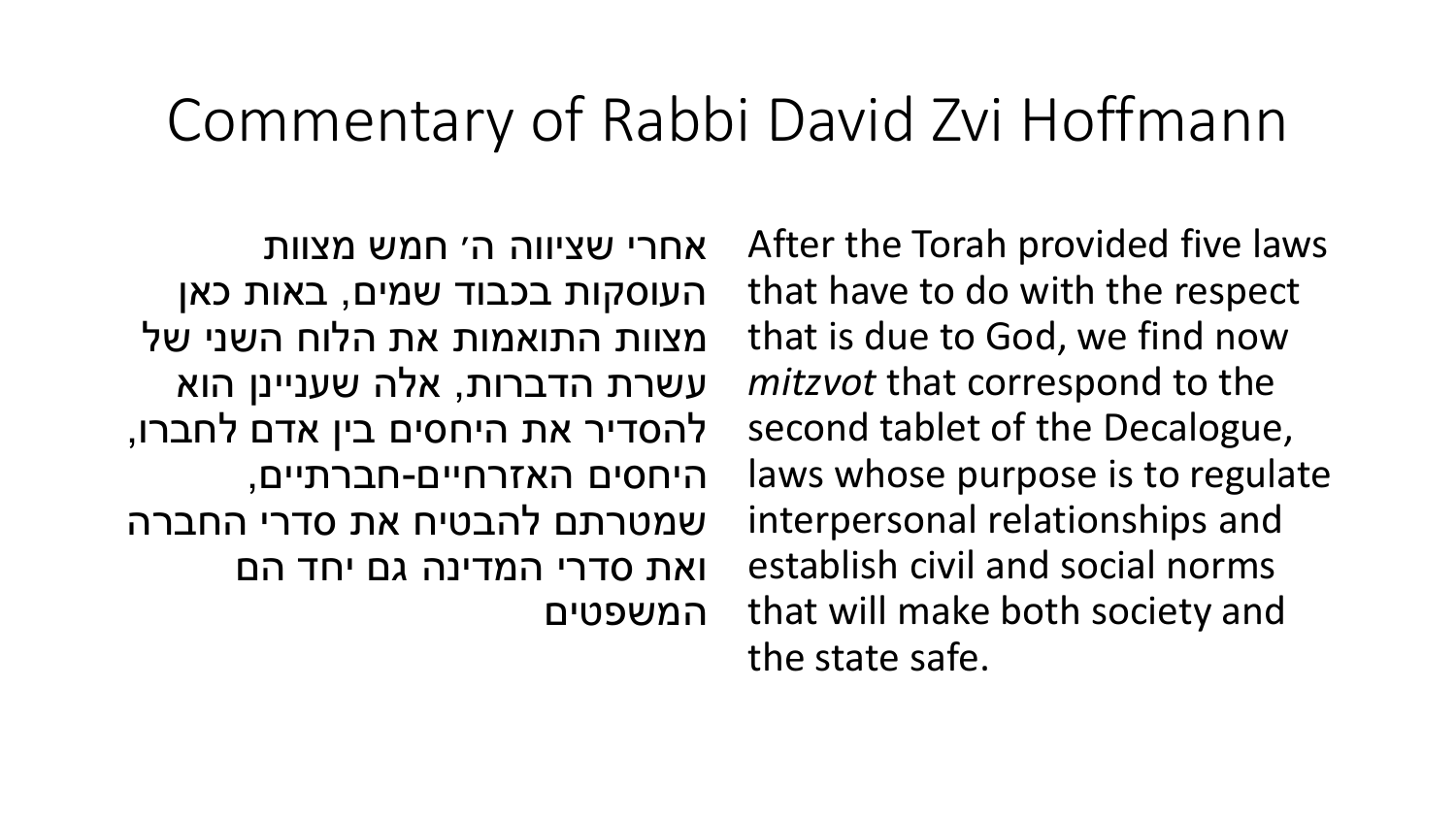#### Shadal (Samuel David Luzzatto)

ואלה המשפטים – משפט שם נגזר מן הפועל, וענינו פסק דין שהשופט גוזר, והנה לא תרצח לא תנאף לא תגנוב אינם משפטים, אך הם שרשים וכללים גדולים אשר אין בני אדם צריכים ללמדם מפי השופט, כי כל אדם מודה בהם; אבל הדינים האמורים בפרשה הזאת הם ענפים אשר יפול בהם חלוק הדעות, ובהם בני אדם צריכים לשופט שיחתוך הדין, לכך נקראים משפטים.

*Mishpat* is a noun formed from a verb [*shafat*, "to judge"], and it means the decision of law that a judge decrees. "Do not commit murder," "Do not commit adultery," and "Do not steal" (Exod. 20:13) are not *mishpatim*; rather, they are crucial root principles that people do not need to learn from a judge, for everyone acknowledges them. On the other hand, the laws that appear in this section are "branches" that are subject to dispute, concerning which people need a judge to decide the law, and thus they are called *mishpatim*.